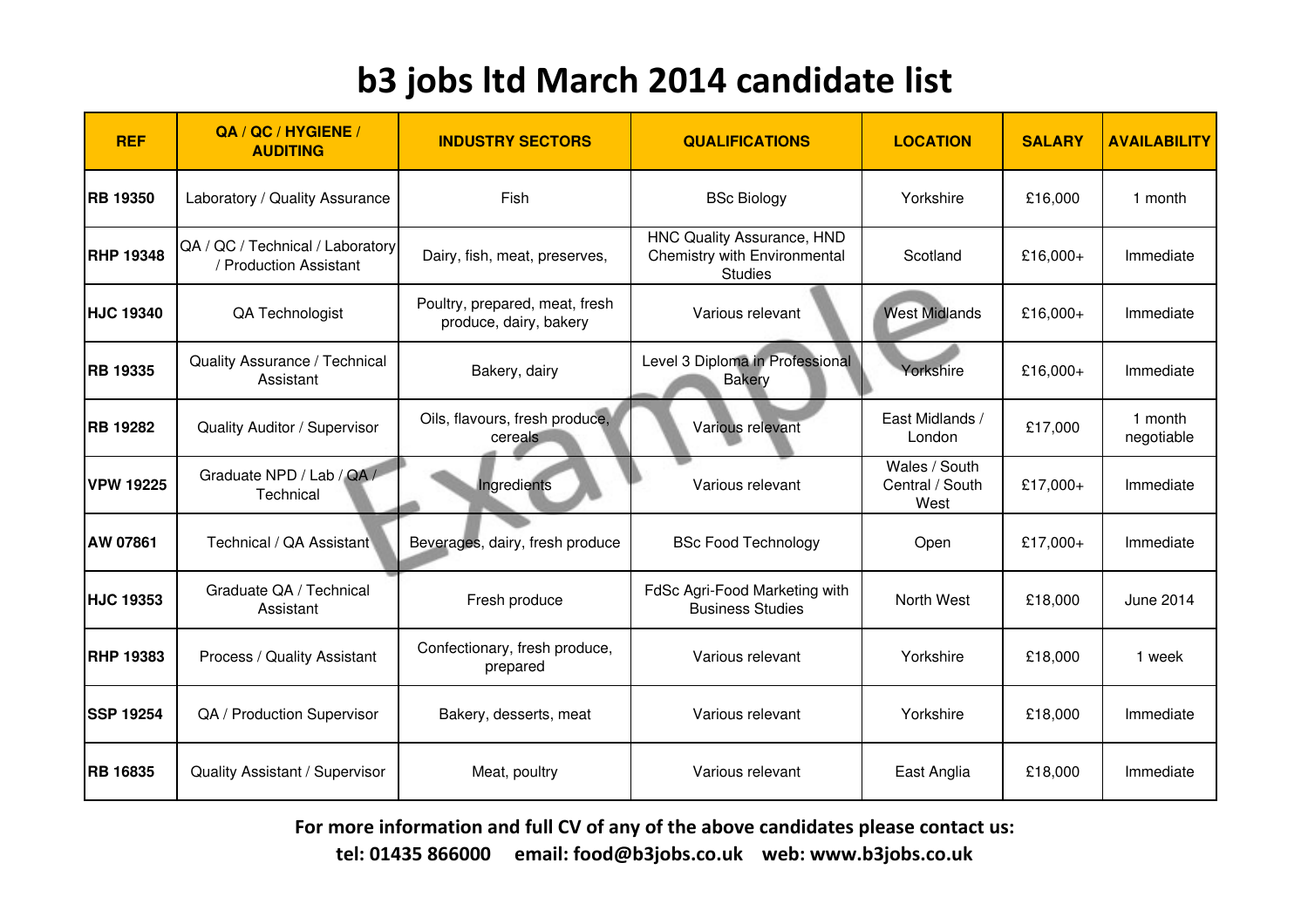| <b>RB 19355</b>  | <b>Quality Auditor</b>                         | Fresh produce                                                       | <b>BSc Agricultural Sciences</b>              | <b>West Mildands</b>                              | £18,000  | 1 week    |
|------------------|------------------------------------------------|---------------------------------------------------------------------|-----------------------------------------------|---------------------------------------------------|----------|-----------|
| <b>RHP 17214</b> | <b>QA Technician</b>                           | Bakery, retail, food service                                        | BA (Hons) Food Management                     | North West / West<br>Midlands                     | £18,000  | 1 week    |
| <b>RHP 19228</b> | Lab / Quality Technician                       | Beverages, ingredients, flavours                                    | <b>MSc Analytical Bioscience</b>              | Yorkshire                                         | £18,000+ | Immediate |
| LD 14494         | QA / Technical Assistant / NPD<br>Technologist | Dairy, desserts, meat, prepared,<br>ready meals, sandwiches, sauces | <b>BSc (Hons) Food Technology</b>             | <b>West Midlands /</b><br><b>South Central</b>    | £18,000+ | Immediate |
| <b>RB 19313</b>  | QA Auditor / Supervisor                        | Bakery, fresh produce, desserts                                     | Various relevant                              | Yorkshire                                         | £18,000+ | 1 month   |
| <b>RB 19280</b>  | QA Auditor / Supervisor                        | Fish, ready meals, soups, sauces                                    | Various relevant                              | Yorkshire /<br>Lincolnshire                       | £18,000+ | 1 week    |
| <b>HJC 19320</b> | QA Technologist / Commercial<br>Assistant      | Snacks, ingredients,                                                | Various relevant                              | Open                                              | £18,000+ | 1 week    |
| <b>VPW 18980</b> | Graduate NPD / QA / Technical                  | Graduate                                                            | <b>BSc Nutrition, Heath and</b><br>Lifestyles | East Anglia / Home<br>Counties / East<br>Midlands | £18,000+ | June      |
| <b>HJC 18949</b> | Graduate NPD / QA / Technical                  | Graduate                                                            | BSc (Hons) Food & Nutrition                   | Open                                              | £18,000+ | July      |
| <b>VPW 19122</b> | Graduate NPD / Technical /<br>Quality          | Fish, shell fish                                                    | <b>BSc Food Science and</b><br>Technology     | Wales / South<br>Central / South<br>West          | £18,000+ | July      |
| <b>VPW 18950</b> | Graduate NPD / Technical /<br>Quality          | Graduate                                                            | <b>BSc (Hons) Human Nutrition</b>             | Open                                              | £18,000+ | Immediate |
| <b>VPW 19016</b> | Graduate Quality / Technical /<br><b>NPD</b>   | Graduate                                                            | BSc (Hons) Food and Nutrition                 | North West                                        | £18,000+ | 1 week    |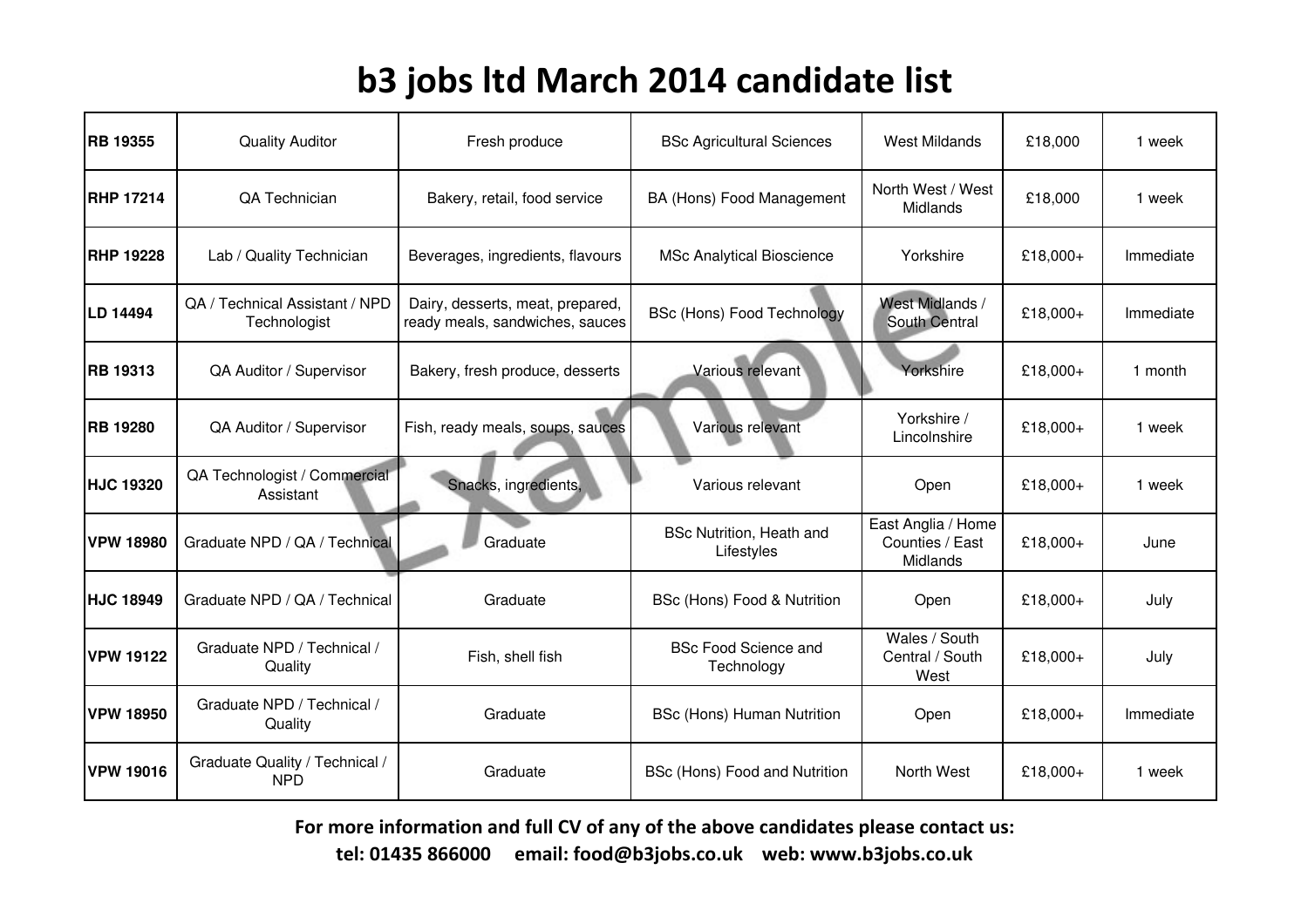| <b>RB 18941</b>  | Laboratory / Quality Controller /<br><b>Technical Assistant</b>              | Bakery, snacks,                                                    | Various relevant                                | Open                                                | £18,000+ | 1 week                |
|------------------|------------------------------------------------------------------------------|--------------------------------------------------------------------|-------------------------------------------------|-----------------------------------------------------|----------|-----------------------|
| <b>RB 19189</b>  | QA / Hygiene                                                                 | Bakery, seafood                                                    | Various relevant                                | Yorkshire                                           | £18,000+ | Immediate             |
| <b>RHP 19185</b> | QA / QC Technologist /<br>Supervisor                                         | Fresh produce, dairy, sandwiches,<br>meat, fish                    | Various relevant                                | Yorkshire                                           | £18,000+ | 1 week                |
| <b>RB 19068</b>  | QA / Technical / Hygiene                                                     | Bakery, sandwiches, snacks                                         | Various relevant                                | <b>North West</b>                                   | £18,000+ | 1 month               |
| <b>RHP 19028</b> | QA Assistant / Supervisor                                                    | Fresh produce, confectionary,<br>dairy                             | Various relevant                                | East Midlands /<br>Yorkshire                        | £18,000+ | Immediate             |
| <b>RB 19047</b>  | QA Assistant / Technical                                                     | Preserves, spreads                                                 | Various relevant                                | North West                                          | £18,000+ | 1 month               |
| <b>VPW 19057</b> | Quality and Food Safety<br>Manager                                           | Confectionary, dairy, frozen, fish,<br>seafood, preserves, spreads | Technical Degree in Agricultural<br>Engineering | Wales / Midlands /<br>North West / South<br>Central | £18,000+ | Immediate             |
| <b>VPW 19146</b> | <b>Quality Assurance Assistant /</b><br>Supervisor                           | Snacks                                                             | Various relevant                                | East Midlands /<br><b>West Midlands</b>             | £18,000+ | 1 week                |
| <b>VPW 08408</b> | Quality Assurance Technologist<br>/ Quality Auditor / Technical<br>Assistant | Pizza, fish, seafood, meat, fresh<br>produce                       | <b>HND Food Technology</b><br>Management        | North West                                          | £18,000+ | 1 week                |
| <b>RB 19125</b>  | <b>Quality Auditor</b>                                                       | Fresh produce, sandwiches, pasta                                   | Various relevant                                | <b>West Midlands</b>                                | £18,000+ | 1 month<br>negotiable |
| <b>VPW 19127</b> | <b>Quality Auditor / Quality</b><br>Assistant                                | Bakery, beverages, confectionery,<br>prepared, ingredients         | Various relevant                                | Wales                                               | £18,000+ | Immediate             |
| <b>VPW 16262</b> | <b>Quality Technologist</b>                                                  | Beverage, bakery, fresh produce,<br>meat, sandwiches               | BSc (Hons) Food Science and<br><b>Nutrition</b> | <b>West Midlands</b>                                | £18,000+ | 2 weeks               |

For more information and full CV of any of the above candidates please contact us:

tel: 01435 866000 email: food@b3jobs.co.uk web: www.b3jobs.co.uk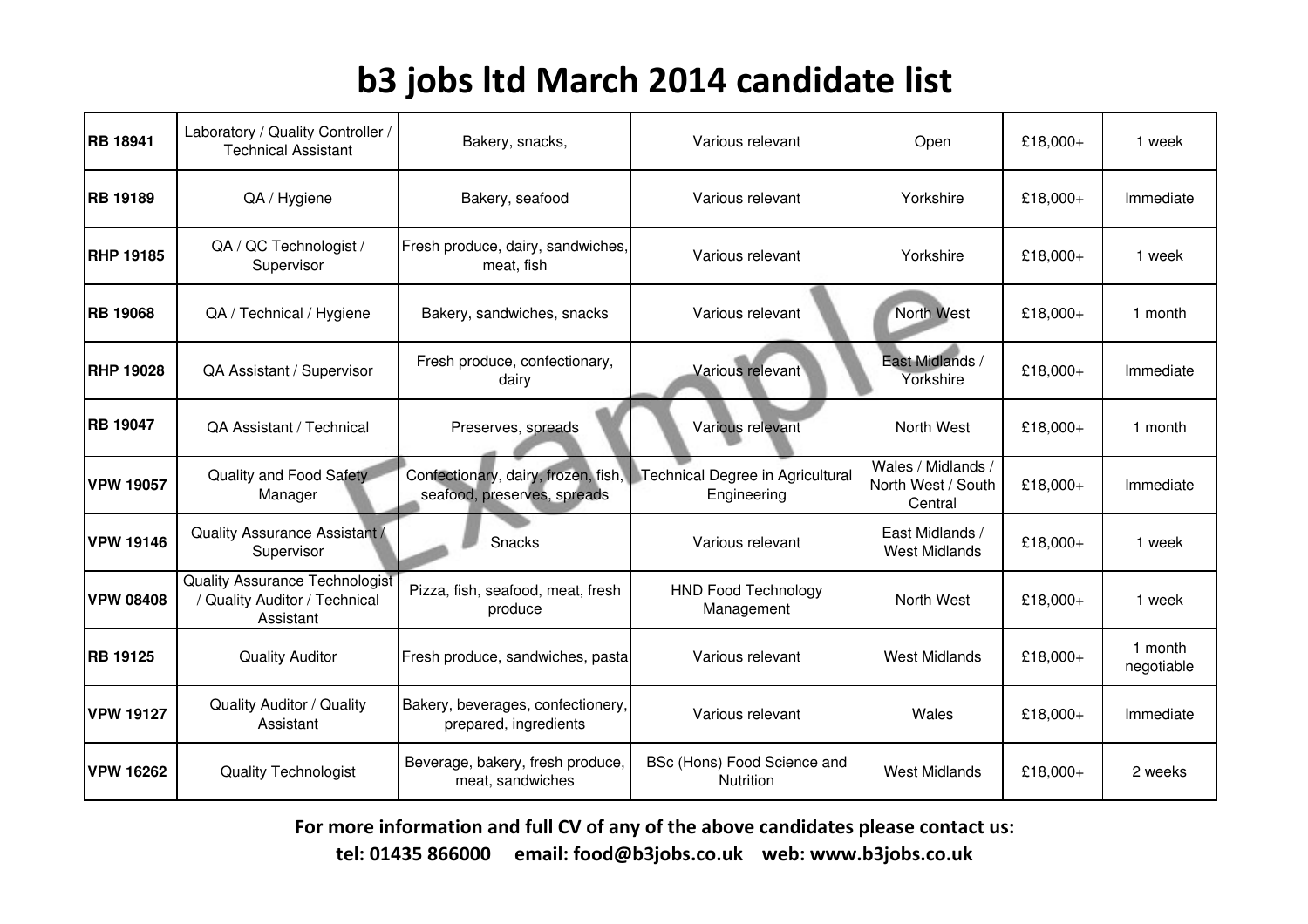| <b>RB 19073</b>  | <b>Technical / Quality Supervisor</b>                    | Fresh produce                                                                                              | Various relevant               | Yorkshire                             | £18,000+   | 1 month               |
|------------------|----------------------------------------------------------|------------------------------------------------------------------------------------------------------------|--------------------------------|---------------------------------------|------------|-----------------------|
| <b>RB 19052</b>  | QA Supervisor                                            | Meat, poultry                                                                                              | Various relevant               | Yorkshire                             | £19,000    | Immediate             |
| <b>RB 19027</b>  | Hygiene Team Leader /<br>Supervisor                      | Meat, poultry                                                                                              | Various relevant               | East Anglia                           | £19,000+   | Immediate             |
| <b>RHP 19107</b> | QA Assistant / Supervisor                                | Chilled, ready meals, sandwiches                                                                           | Various relevant               | Yorkshire                             | £19,000+   | 1 week                |
| <b>RB 11533</b>  | QA Auditor / Supervisor /<br>Hygiene                     | Meat, sandwiches, ready meals                                                                              | Various relevant               | East Anglia / East<br><b>Midlands</b> | £19,000+   | 1 week                |
| <b>VPW 14852</b> | <b>Quality / Technical Assistant</b>                     | Poultry, meat, pasta, rice, pizza,<br>prepared                                                             | Various relevant               | Wales                                 | £19,000+   | Immediate             |
| <b>SSP 19337</b> | Graduate NPD Technologist/<br><b>Technical Assistant</b> | Sandwiches, desserts                                                                                       | BSc (Hons) Food and Nutrition  | <b>West Midlands</b>                  | £19-23,000 | Immediate             |
| AW 19289         | Lab / QA Technologist                                    | Confectionery                                                                                              | <b>BSc Biological Science</b>  | <b>Midlands and South</b>             | £20,000    | 1 week                |
| <b>RHP 19368</b> | Packaging / Materials Planner<br><b>Quality Control</b>  | Dairy, fresh produce, sandwiches,<br>snacks                                                                | Various relevant               | <b>East Midlands</b>                  | £20,000    | 2 weeks               |
| AW 14400         | QA / Technical Assistant                                 | Bakery, ready meals, fresh<br>produce                                                                      | <b>BSc Agriculture</b>         | London / Home<br>Counties             | £20,000    | 1 month<br>negotiable |
| <b>RHP 19234</b> | QA Team Leader / Supervisor                              | Meat, prepared                                                                                             | Various relevant               | Yorkshire                             | £20,000    | Immediate             |
| <b>HJC 18887</b> | <b>Technical / Quality Consultant</b>                    | Bakery, cereals, dairy, fish, fresh<br>produce, pasta, pet food, poultry,<br>ready meals, research, snacks | <b>BSc (Hons) Food Science</b> | Open                                  | £20,000    | <b>July 2014</b>      |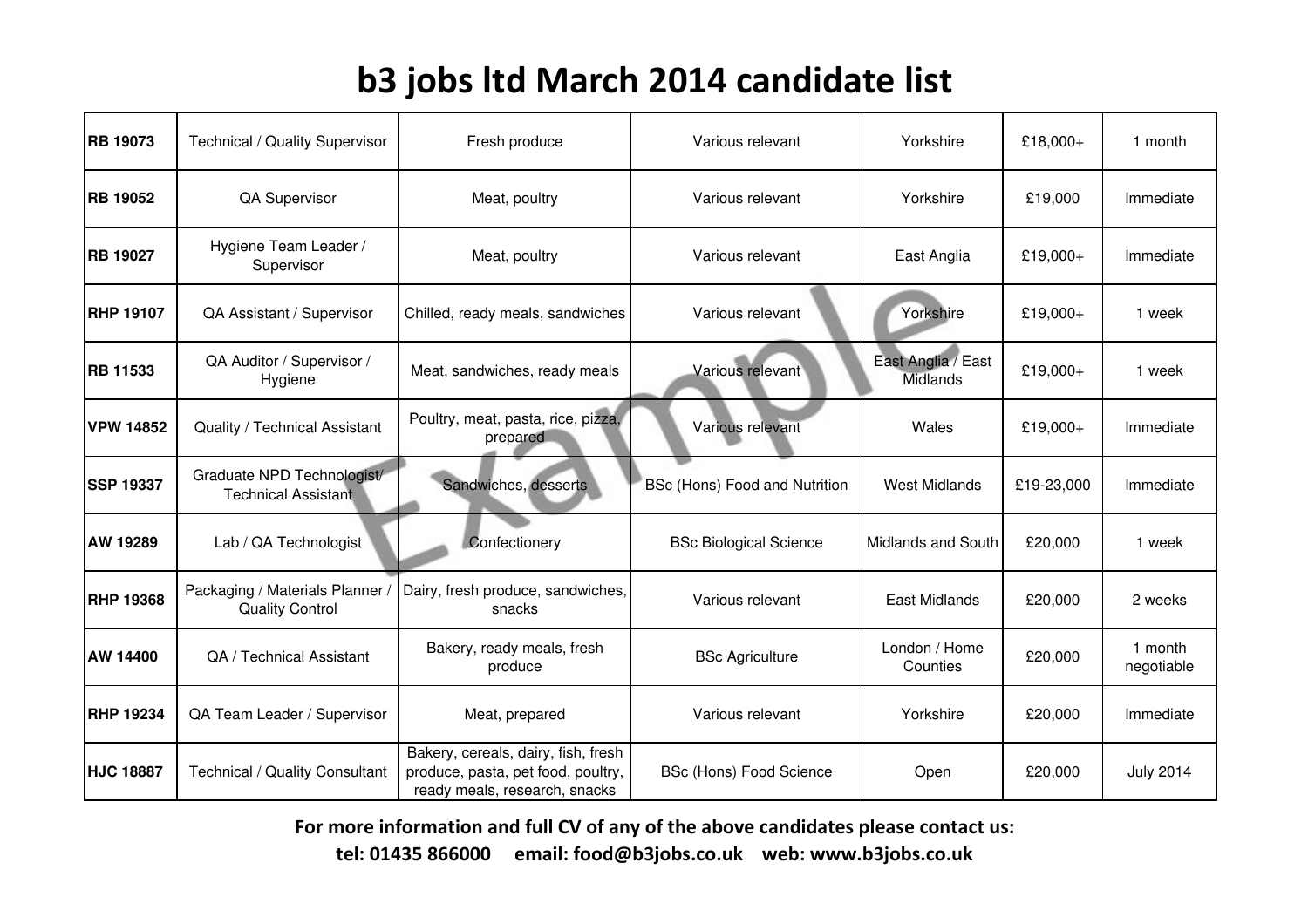| <b>RHP 19101</b> | QA / QC Supervisor                                                      | Prepared, fresh produce,<br>sandwiches, | Various relevant             | East Midlands /<br>East Anglia / Home<br>counties | £20,000  | 3 months<br>negotiable |
|------------------|-------------------------------------------------------------------------|-----------------------------------------|------------------------------|---------------------------------------------------|----------|------------------------|
| <b>SSP 19005</b> | QA Technician                                                           | Sauces, ingredients, preserves          | Various relevant             | East Anglia / Home<br>Counties                    | £20,000  | Immediate              |
| <b>RHP 19102</b> | Quality / Technical Assistant                                           | Meat                                    | Various relevant             | Open                                              | £20,000  | Immediate              |
| <b>AW 17888</b>  | QA / Technical Administrator                                            | Ready meals                             | <b>BSc Natural Sciences</b>  | London                                            | £20,000+ | 1 month                |
| AW 19343         | QA / Technical Auditor                                                  | Ready meals                             | Various relevant             | <b>North West</b>                                 | £20,000+ | 2 weeks                |
| <b>VPW 19222</b> | QA Supervisor / QA                                                      | Meat                                    | Various relevant             | East Anglia /<br>Lincolnshire                     | £20,000+ | Immediate              |
| <b>AW 13077</b>  | QA Technologist                                                         | Meat, bakery, produce, prepared         | Various relevant             | South East                                        | £20,000+ | 1 month                |
| <b>HJC 12429</b> | Quality / Process / NPD<br>Technologist                                 | Bakery, meat, prepared                  | <b>FdSc Food Manufacture</b> | North West                                        | £20,000+ | 1 week                 |
| LD 15319         | Quality / Technical Assistant                                           | Fresh produce, non-food / FMCG          | Various relevant             | <b>West Midlands</b>                              | £20,000+ | 1 month                |
| LD 15342         | Quality / Technical Supervisor                                          | Poultry, prepared                       | Various relevant             | <b>West Midlands</b>                              | £20,000+ | 1 month                |
| <b>VPW 19123</b> | Quality Assistant / Team / Line<br>Leader                               | Bakery, ingredients                     | Various relevant             | Open                                              | £20,000+ | 1 month                |
| <b>VPW 19060</b> | Technical / Quality Assistant /<br>Supervisor / Process<br>Technologist | Bakery, meat, poultry, snacks           | Various relevant             | North West                                        | £20,000+ | 1 month                |